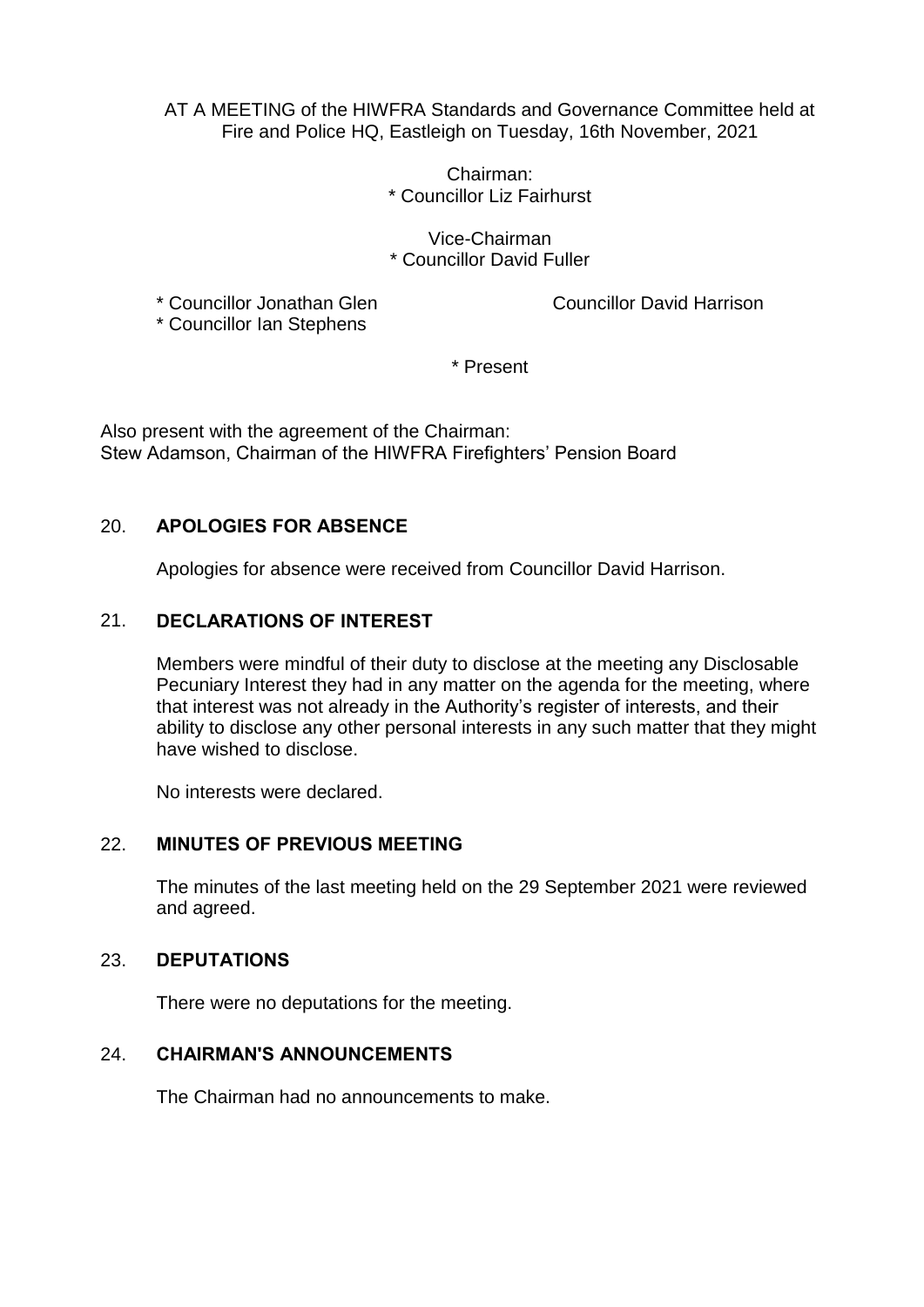### 25. **OPTED IN AUTHORITY - PUBLIC SECTOR AUDIT APPOINTMENTS LIMITED**

The Committee considered a report of the Chief Financial Officer on Opted in Authority – Public Sector Audit Appointments (PSAA) Limited (Item 6 in the Minute Book).

The report was introduced and the requirement for the Authority to appoint an external independent auditor was explained. It was noted that this was a decision for the Full Authority, which was being brought to Standards and Governance Committee to consider before recommending to Full Authority.

The options available were presented to the Committee as detailed in the report. It was highlighted that it would be costly to the Authority to run their own procurement exercise and as the PSAA scheme was a national scheme, the Authority would benefit from reduced costs as any up-front procurement costs would be shared with other authorities opting-in to the arrangements.

Members were content with the report and the recommendation to the Full Authority to opt-in to the PSAA national scheme.

## RESOLVED:

That the HIWFRA Standards and Governance Committee **RECOMMENDS** to Full Authority that HIWFRA opts-in to the Public Sector Audit Appointments (PSAA) national scheme for the appointment of external auditors for HIWFRA for the 5-year period from April 2023.

### 26. **MCCLOUD AGE DISCRIMINATION REMEDY - IMMEDIATE DETRIMENT FRAMEWORK**

The Committee considered a report of the Chief Financial Officer on the McCloud Age Discrimination Remedy – Immediate Detriment Framework (Item 7 in the Minute Book).

The report was introduced to the Committee and Members were taken through the report, and the background to Immediate Detriment was explained as set out in paragraphs three-nine. It was explained that since the report had been published, new information had been provided relating to potential additional costs that may result from adopting the Immediate Detriment Framework for those already retired. The Committee heard that:

- The Immediate Detriment Framework would enable the opportunity for a larger lump sum.
- If retired more than 12 months ago, there would be an unauthorised payment tax charge of 40% of the additional payment.
- From 6 April 2022 the unauthorised payment cost in these circumstances would be waived by HMRC.
- Between the adoption of the framework and the 6 April 2022, the unauthorised payment cost would have to be paid by HIWFRS.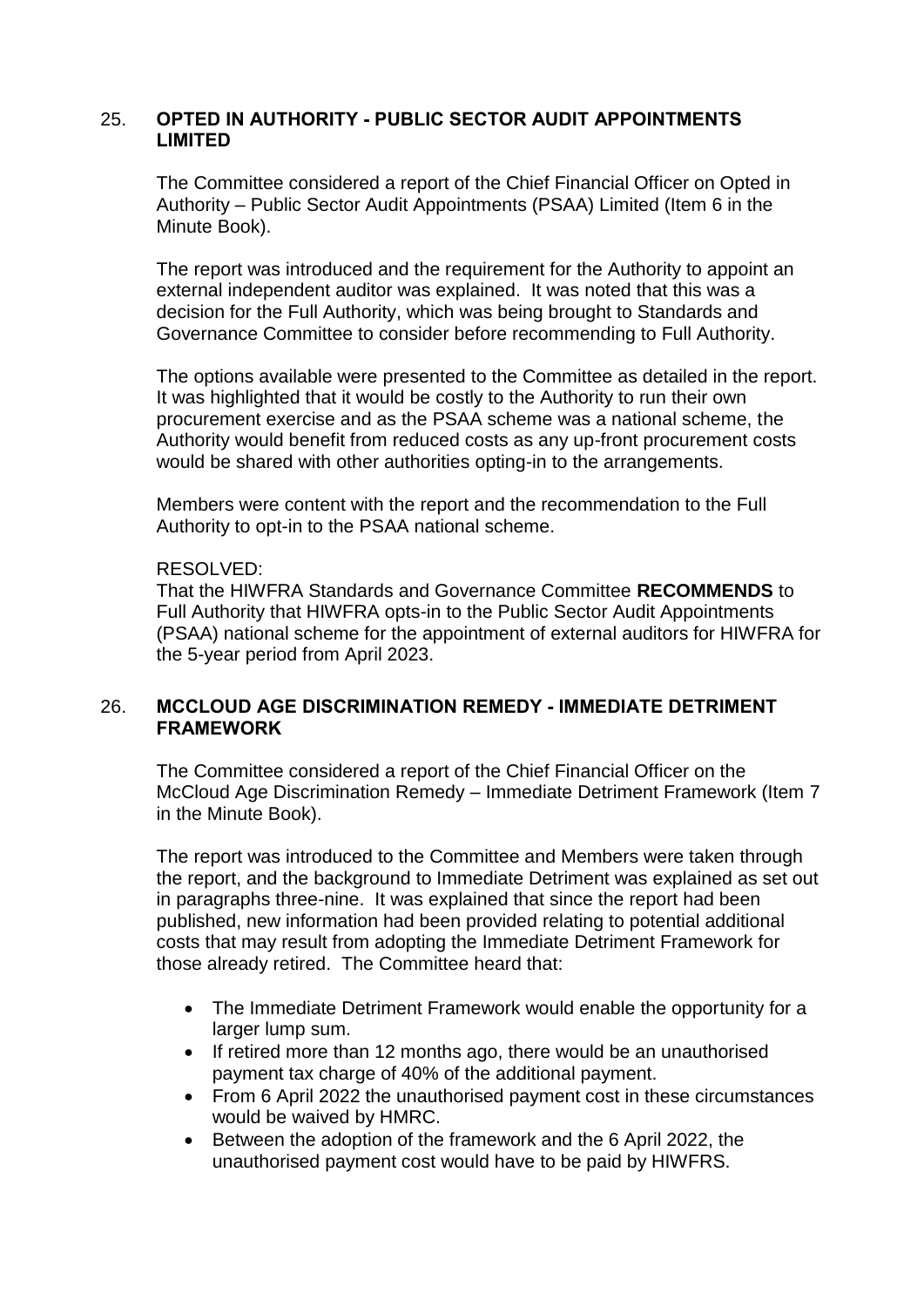The Committee heard that assuming everyone eligible came forward before the 6 April 2022, there was a potential risk to HIWFRS of £80,000 in unauthorised payment costs, but this was seen as highly unlikely, and most payments would be made after this date. The lump sum could also be delayed to after this date. In response to a Member query, it was heard that the numbers affected were 70.

The Chairman of the HIWFRA Firefighters' Pension Board was invited to speak and highlighted the Board's support of the report and the Immediate Detriment Framework. During consultation with the Board for their input prior to report publication, issues relating to communication with current and retired firefighters had been raised, and also around capacity of the pensions team and succession planning. The Chairman of the Board confirmed that this had been taken back to Executive Group for discussion. It was also heard that 'McCloud' had been included on the Fire Pensions Risk Register for monitoring by the Board. Members of the Committee also noted that a current member of the Pension Board was a member of the Fire Brigades Union (FBU) which was seen as very positive.

Members questioned the impact if the deadline was breached, as well as the ability to divert experienced pension staff to work on this due to its complexity. It was explained that there was a risk of legal action by the FBU if timescales are not met, but Officers were keen to enable dialogue between the FBU and members of the pension scheme to keep communication flowing. Members also noted that there were currently no concerns around diverting staffing, if this is found to be necessary.

Members of the Committee were supportive of the approach as detailed in the report and were content to support the recommendation.

### RESOLVED:

That the adoption of the Immediate Detriment Framework as set out in this report was approved by the HIWFRA Standards and Governance Committee.

## 27. **INTERNAL AUDIT PROGRESS REPORT 2021/22**

The Committee received a report of the Chief Internal Auditor on the Internal Audit Progress Report 2021/22 (Item 8 in the Minute Book).

The report was presented to the Committee, and it was heard that there had been a couple changes to timings in the rolling work programme at Appendix A, since the previous report to the Committee. The adjustment to the Internal Audit Plan at Section 8 of Appendix A was also clarified.

### RESOLVED:

That the progress in delivering the internal audit plan for 2021/22 and the outcomes to date were noted by the HIWFRA Standards and Governance **Committee.**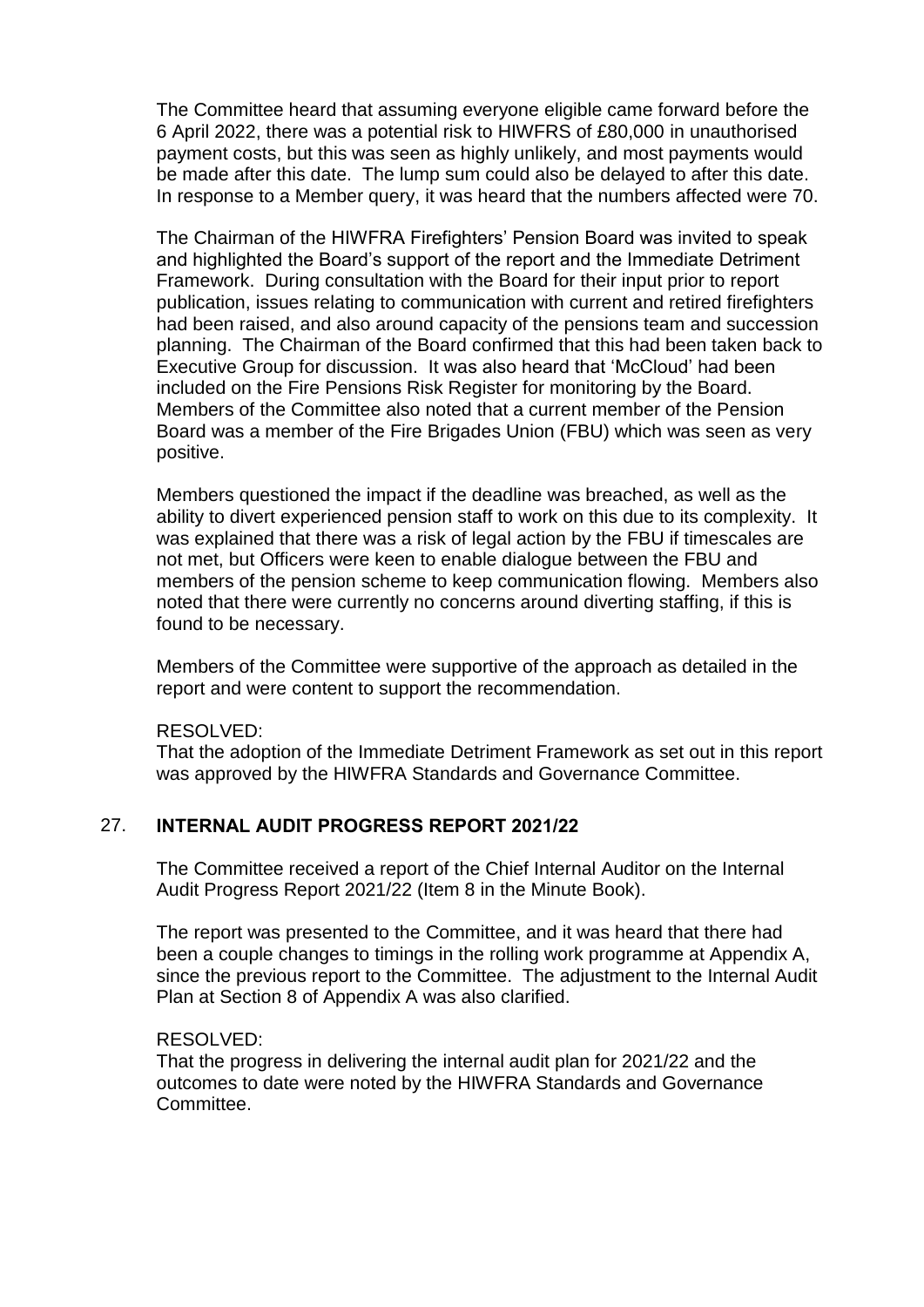# 28. **INTERNAL AUDIT MANAGEMENT ACTIONS PROGRESS REPORT**

The Committee received a report of the Chief Fire Officer providing a progress update on Internal Audit Management Actions (Item 9 in the Minute Book).

Members of the Committee were taken through the report, and attention was drawn to paragraph seven of the report which highlighted the progress made in reducing the number of audit management actions compared to June 2019. The table at paragraph six of the report detailed the current outstanding actions.

In response to a query relating to the accuracy of allowances and payments, it was explained that scrutiny and budget control was much improved and was reflected at a station level and upwards, and managers had been given guidance in checking and reviewing allowances and payments. It was heard that regular audit reviews would also monitor this. Officers confirmed that there had been some incorrect allowances identified during the current amnesty period, as detailed in the table at paragraph six, which would result in a number of relatively small payments. The Committee noted that a dedicated project team were managing this, and any changes to pay would be made in time for the March 2022 payroll. Members requested an update on this in a future report.

In relation to the outstanding action of 'operational staff with teaching or assessing rights to be able to capture training updates on the Competency Management System', it was explained that this would be implemented with the new Gartan software in stations.

Officers confirmed that there had also been significant work in assessing whether internal audit management actions were being addressed in the right way. Members were also reassured that impact assessments across the Service were robust.

### RESOLVED:

That the HIWFRA Standards and Governance Committee noted the continued progress made towards the implementation of the internal audit management actions and the delivery of the audit plan.

## 29. **ORGANISATIONAL RISK REGISTER UPDATE**

The Committee received a report of the Chief Fire Officer providing an update on the Organisational Risk Register (Item 10 in the Minute Book).

The report was introduced and the background to the Authority's risk management approach was highlighted. The role of the Executive Group in monitoring current risks and examining new and emerging risks was explained. Members noted the two new risks 'Data Quality Issues' and 'McCloud Pension Issues'.

Officers drew Members attention to paragraph four of the report which confirmed that details from the new JCAD risk information system software had been used in formulating the report, and as a result the format of the appendix would change slightly going forward.